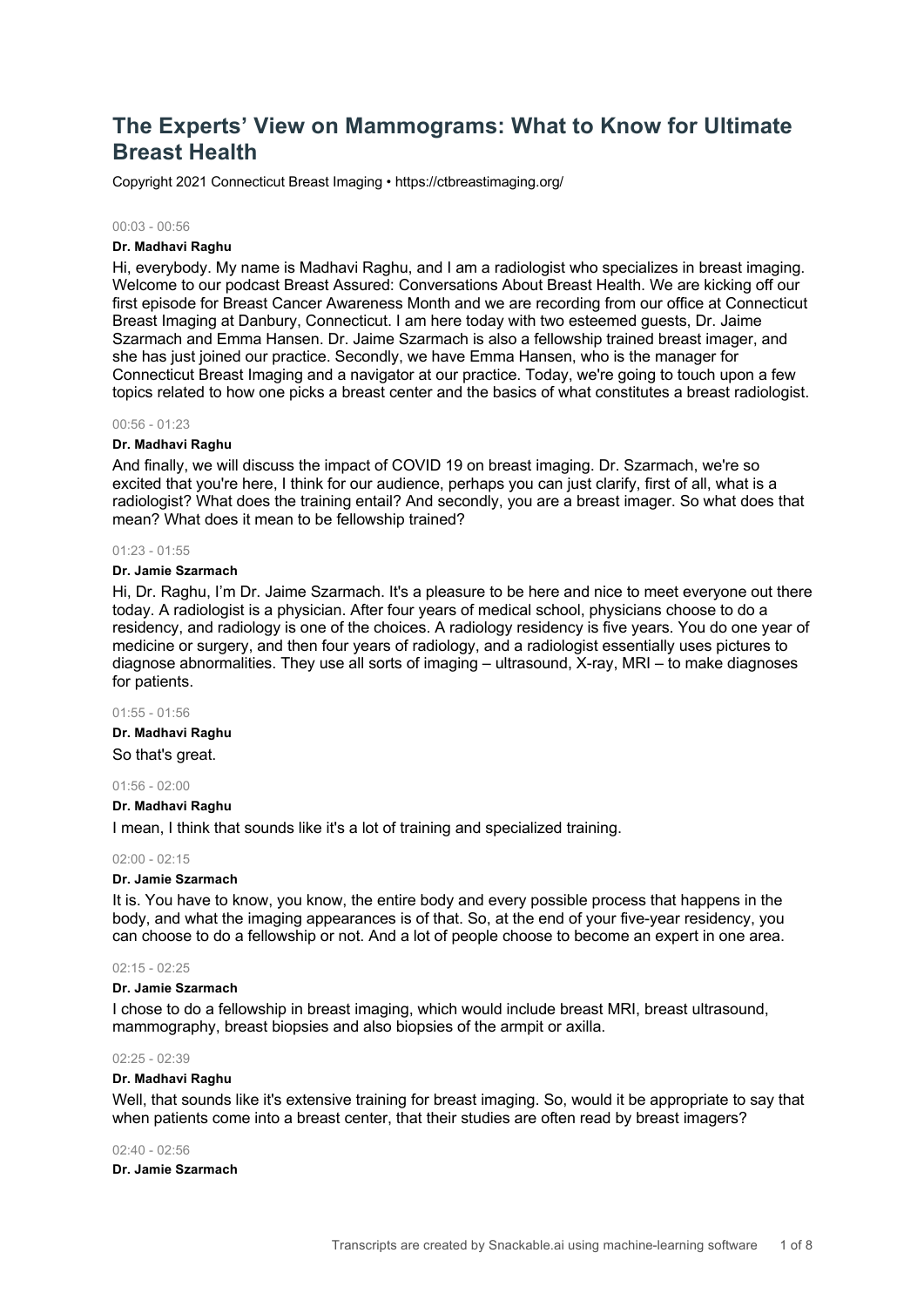I think the majority of people reading breast imaging studies in the country just have five years of training and are general radiologists. There certainly are many imaging centers where somebody with a fellowship, an expert in breast imaging who had a year extra of training would be reading your studies.

### 02:56 - 03:09

### **Dr. Madhavi Raghu**

So, what is the advantage of having one's mammogram or breast ultrasound or even their procedure being performed by somebody who's specialized in breast imaging? What is it that they're bringing to the table?

### 03:09 - 03:43

### **Dr. Jamie Szarmach**

With the mammogram, you definitely will get a more accurate read, and what that means is somebody who has more experience is likely to find more cancers on a mammogram, and they're likely to dismiss more things as normal that truly are normal, less false positives. So, a more accurate read. As a fellowship trained breast imager, this is all I do every day. Patients who come to our center or to any mammography center have a lot of anxiety, and we're specially trained and well experience in dealing with anxiety and fear and getting them through their imaging as well as any procedures that they may need.

#### 03:43 - 03:54

### **Dr. Madhavi Raghu**

So, you know, a lot of women and patients wonder about this, and I personally also wonder about it. How does one pick a breast facility? What are things that they should be looking for?

#### $03.55 - 04.06$

### **Dr. Jamie Szarmach**

Definitely, the equipment is important. You can only see what your equipment will let you see. So, I would definitely look for a center that has 3-D or Tommo synthesis, 3-D mammography. I would also look at who's reading the study – are they fellowship-trained breast imagers? Is this is all they do? I would also look at, with the facility, is it just a screening facility or can they offer diagnostic imaging, which is, if there's an abnormality on your screening mammogram, what do you do next? Can they handle that? Do they perform biopsies at the facility? Can that practice handle that? Do they have a system in place to sort of get you from your screening and if there were an abnormality to diagnosis? Personally, I would also want a breast center where there were not only imaging but also, you know, surgeons, if I might need one, or other breast health professionals in case you needed them.

#### 04:44 - 04:49

### **Dr. Madhavi Raghu**

Absolutely. I think having coordinated care is actually critical for a patient's health.

#### 04:50 - 05:04

### **Dr. Madhavi Raghu**

So, what about being able to talk to the radiologist? I mean, I can attest to this when my mother goes in for her mammogram, I don't know that she gets the opportunity to speak with her radiologist. So, are we, you know, is this something that patients should ask for? Is there a value in that?

### 05:05 - 05:34

#### **Dr. Jamie Szarmach**

Absolutely. If a patient has a question about their exam while they're there, they should absolutely ask to speak with the radiologist if there is one on site. Sometimes is not one on site, then the radiologist can always give you a call, or sometimes somebody else at the facility might be able to answer your question. If you have a question about the report, you should absolutely contact the facility and somebody should get back to you with a satisfactory answer to your question. I know at my own facility, wherever I am, if there's a patient that wants to talk to me, I'm always happy to talk to them.

05:34 - 06:15

**Dr. Madhavi Raghu**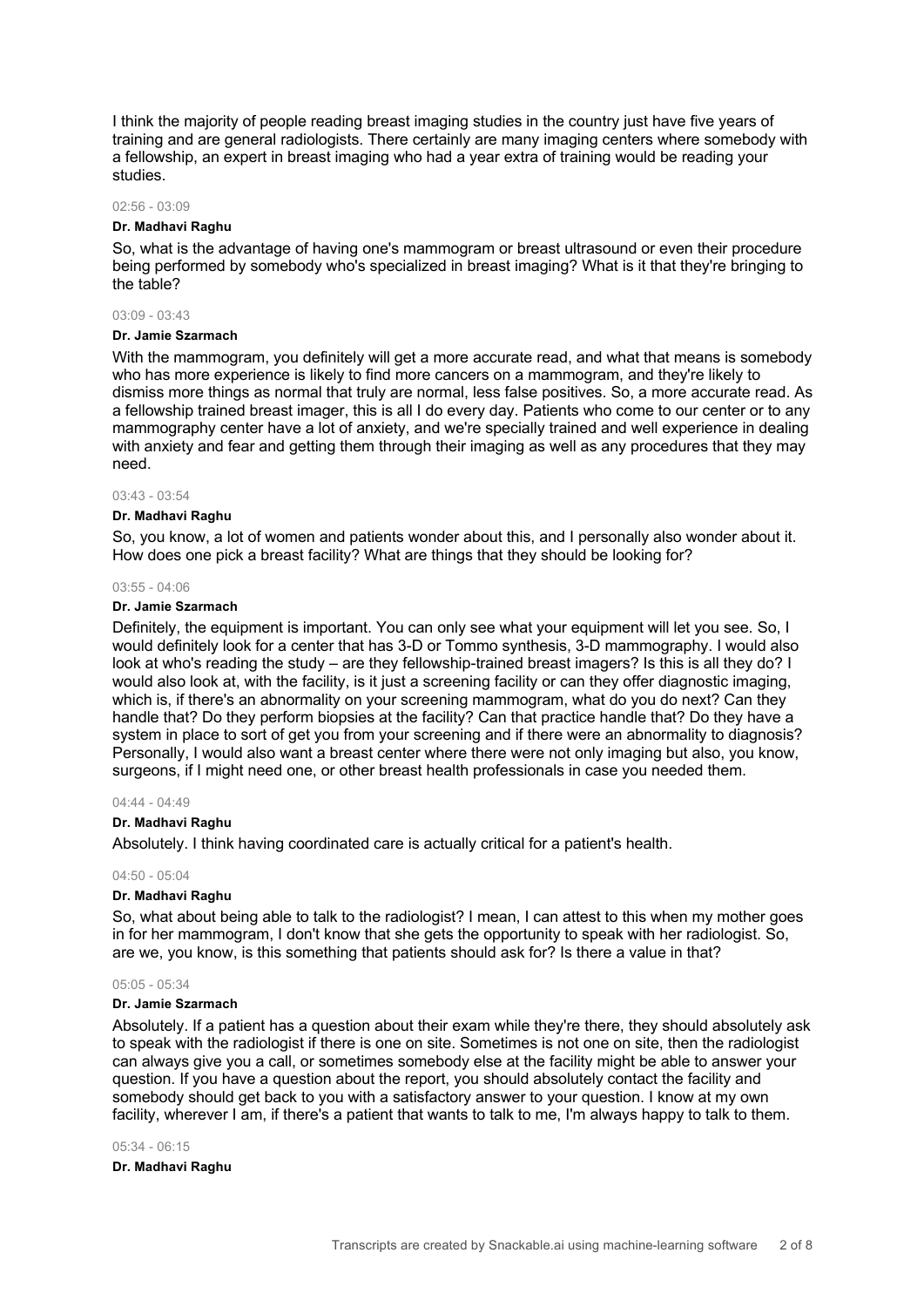Right, and I think having that open door communication is actually key because I think patients have so many questions related to just navigating through their breast health. You know, which brings up an interesting point in addition to looking for expertise at a breast center. We are currently in the midst of a pandemic. Whether we're at the beginning or tail end, it's hard to tell. Maybe I'm going to direct this question for Emma: what are the things that they should look for in terms of the center's cleanliness and policies related to COVID, and perhaps you could also walk us through the process of, you know, checking a patient in?

### 06:15 - 06:58

### **Emma Hansen**

Yeah, absolutely. So hello, everyone my name is Emma. It's nice to be here today. Some things to look for when you go into any office, but particularly in, you know, we're doing this in our office is advanced cleaning techniques. So, any office should have already been cleaning, you know, after every patient. But we are taking the extra time here, before and after every patient to clean any surface that you as a patient or us, as technologists, radiologists, anything we've touched gets wiped down and then is allowed to dry thoroughly. Linen is changed between every patient if you're having an ultrasound and of course, fresh gowns should be a given.

### 06:58 - 07:46

#### **Emma Hansen**

Currently at our office, the process as Dr. Raghu asked, when you walk in, we have a hand sanitizing station right when you walk in. So that's the first thing you'll see. Our women at the front desk, the ladies are great at trying to reduce the paperwork that you're going to be given. But if you do have to sign anything, you are given your own pen. And we do not ask for that back. That is for you to keep. You are the only person who has touched and used that pen. The technologist will come and get you from the waiting room. We open the door for you, so you walk right through. We get you changed, like I said in the fully wiped down cleaned dressing room, and then we bring you directly into the mammo or the ultrasound room. So we really try to lower the amount of rooms that you are in so that you know you are touching less things; everything we know is clean.

### 07:46 - 08:07

### **Emma Hansen**

And, you know, from that time, it really is just about, like I said, fully disinfected rooms making sure that our hands are clean. We, as techs and radiologists, wash in and out, and try to explain what that means, either using the hand sanitizer or actually washing our hands any time we enter or leave the exam room.

#### 08:07 - 08:19

#### **Dr. Madhavi Raghu**

So that's great. I mean, that sounds like a very thorough process. Now, when a patient has to checkin, are they getting checked in virtually in the car or do they have to walk into the building to get checked \-in?

#### 08:19 - 09:09

### **Emma Hansen**

Currently, if there is paperwork that we're able to send ahead of time, which for certain exams there are, we will send that to them. We will also try to take updated information over the phone at time of check-in as well so that when they come in, we've kind of expedited that process. Currently, patients are coming in, you know, to check-in. Previously, at the height of COVID, we were having patients call from their car and they were not coming in until the time of their exam, which is something that we are prepared to do again you know, as cases rise. But at the moment, patients are allowed to come in. Masks are mandated, obviously, and we are actually a fully vaccinated office. So, all staff, vendors, anyone that comes in and out regularly has to be vaccinated so our patients can know that everyone taking care of them has been fully vaccinated.

#### 09:09 - 09:45

#### **Dr. Madhavi Raghu**

Exactly. And I think that's actually a very important point to make that everybody is vaccinated and that we're taking all the appropriate precautions to make sure patients and staff are protected appropriately. As we know, one of the things that's happened with the COVID-19 pandemic is the fact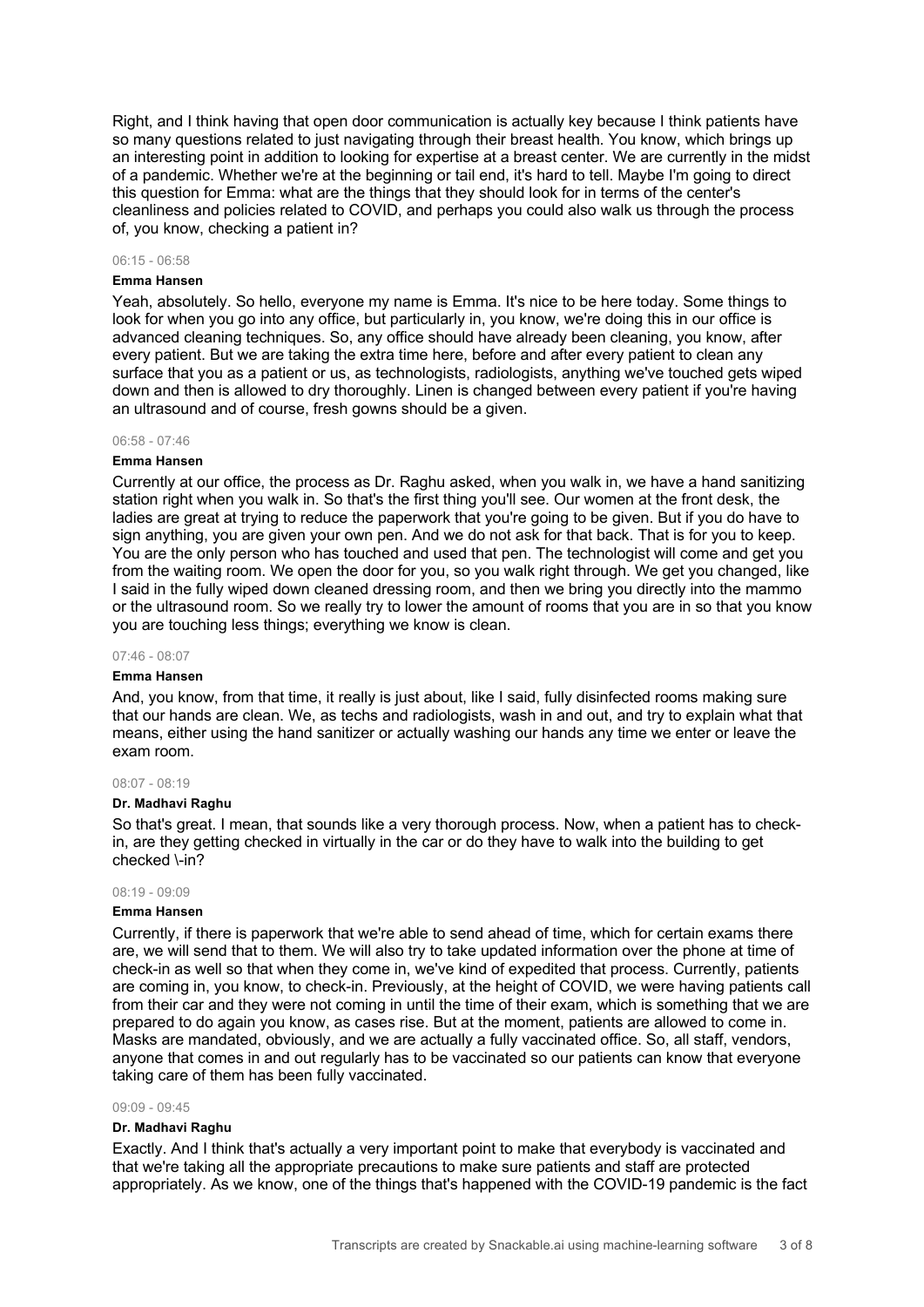that we've seen a dip in screening mammograms. So, I don't know if Dr. Szarmach, if you want to speak to the fact that, you know, first of all, maybe you want to explain to us what is an interval cancer because this is one thing that we are seeing more of and the impact it has on the patient.

#### 09:45 - 10:33

#### **Dr. Jamie Szarmach**

Interval cancers are cancers that are not detected on mammography. They're cancers that are detected in between normal screening intervals and with COVID, women were holding off on their mammograms and having a longer interval between screening exams, so more cancers were being detected in other ways. The important thing now is to know it is safe to come in and have your mammogram. You know, we're taking the precautions that are necessary and waiting could be more detrimental to you because cancers are when they're found smaller and earlier on mammography, they're more easily treatable and the treatments are less aggressive and have less effect on the patient. So, it is important, and I don't think that patients should wait now that we have appropriate precautions in place and all of the staff has been vaccinated. It is safe and patients should come in and have their mammograms.

### 10:34 - 11:15

#### **Dr. Madhavi Raghu**

So, yeah, so we do see some, you know, we're seeing interval cancers, but then we're also seeing cancers that are in patients who haven't come in for screening for perhaps two years or so. And you know, my understanding is for the average risk woman, we're recommending annual screening mammography, and I think that it's important to get patients back on that cycle. You know, I think there's been recent data to suggest that cancer screenings dipped by nearly 90 percent during COVID times, so I think it's about time to kind of start bringing patients back in. So, in terms of the interval cancers though, maybe you can speak a little bit about the type of patients we see them in, maybe younger, do they have denser breasts?

#### 11:15 - 11:32

#### **Dr. Jamie Szarmach**

The interval cancers tend to be more aggressive cancers, and yes, they tend to be seen in younger patients with denser breasts, and they tend to be more aggressive cancers. So, it's important for a woman to know her risk and to know maybe about other screening modalities that may be available, you know, depending on her risk.

#### 11:33 - 11:38

### **Dr. Madhavi Raghu**

And I think that's why it's important for patients to really not delay something like this.

#### 11:38 - 12:04

### **Dr. Madhavi Raghu**

Now, the other thoughts I wanted to get from you is societies have made some mention about potentially changing the date of one screening mammogram based on their vaccine. If a patient desires to get their COVID 19 vaccine, the question is, should we have patients delay their screening after their first or second dose? Do you think it makes a difference?

### $12.05 - 12.46$

### **Dr. Jamie Szarmach**

We're not having patients wait to delay their screening exams. They've already waited because of COVID, so we don't want them to wait any longer. We understand that the vaccine can cause the lymph nodes in the armpits to swell. We understand it has a certain appearance to it. We've become very comfortable with that appearance and in an average risk woman who comes in for a screening mammogram who just had a vaccine. A lot of those cases, you know, we can safely say that it's normal, even if they do have, you know, some enlarged lymph nodes as long as the woman is of average risk and the clinical story fits. So I don't think any woman should delay their screening mammogram exam because they've recently had the COVID vaccine.

#### 12:46 - 12:53

**Dr. Madhavi Raghu**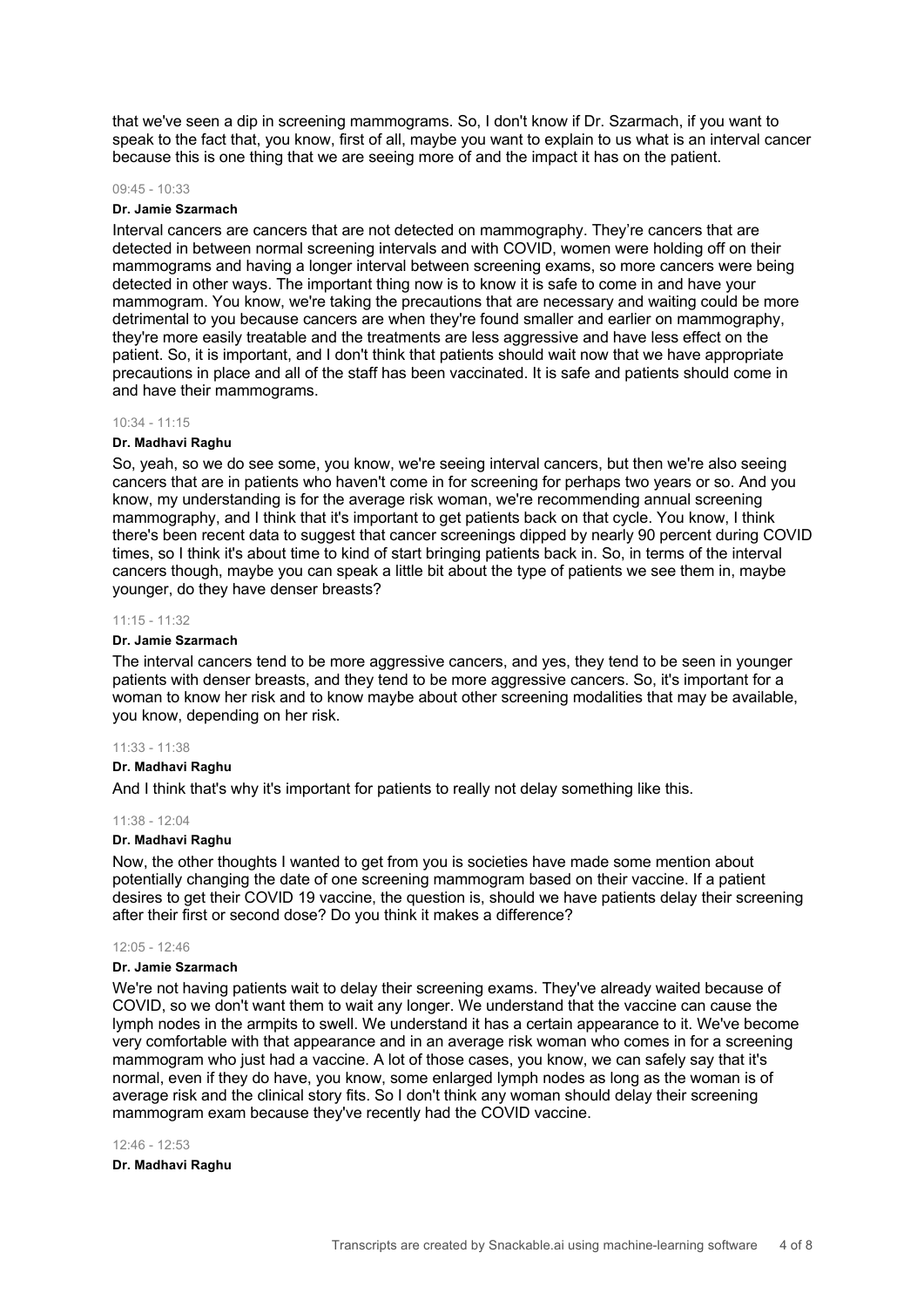You know, in addition to the COVID-19 vaccine, we're heading into the fall season, it's flu vaccine time.

#### 12:54 - 12:59

#### **Dr. Madhavi Raghu**

Can you speak a little bit about the impact of the flu vaccine on mammography?

### 13:00 - 13:43

### **Dr. Jamie Szarmach**

We've known for years that vaccines, flu vaccine, tetanus vaccine, a lot of the pneumonia vaccine can cause the lymph nodes to react on the side that you get the vaccine. Early on with the COVID vaccine in December, we started seeing the large lymph nodes in patients, sometimes on the mammogram or the ultrasound, and we suspected that it was from the vaccine because we had already had the experience in the past with other vaccines doing this. So it's important to know if you do go get your screening mammogram and you are told that you have enlarged lymph nodes on the side that you recently had a vaccine, usually we'll do a short interval follow up and it resolves – not to be too worried, but to definitely follow up.

#### 13:43 - 13:59

### **Dr. Madhavi Raghu**

So basically, you're saying that if one were to receive their vaccine, be it COVID-19 vaccine or any other vaccine, it should not deter them from getting their screening mammogram?

### **Dr. Jamie Szarmach**

Precisely.

### **Dr. Madhavi Raghu**

And not every abnormal lymph node is due to cancer?

#### 14:00 - 14:04

### **Dr. Jamie Szarmach**

Correct. There's many other reasons that a lymph node might be swollen.

#### 14:04 - 14:10

### **Dr. Madhavi Raghu**

Should a patient be alarmed if the patient is advised to come back in a few months?

#### 14:10 - 14:29

### **Dr. Jamie Szarmach**

The patient shouldn't be alarmed. There's definitely characteristics of lymph nodes when they're reactive to something that's benign, not cancer that we look for. And then we recommend a short interval follow up. And there's characteristics that suggest malignancy, or cancer in a lymph node that we look for, and we would be more likely to suggest a biopsy.

### 14:29 - 14:41

### **Dr. Madhavi Raghu**

Well, it sounds like you are so seasoned that you probably are well versed in distinguishing one versus the other. And when you say short interval follow up, what are you talking? What is the time frame?

#### 14:41 - 14:52

#### **Dr. Jamie Szarmach**

So usually what we'll do is either a three month follow up. Usually it's ultrasound that we used to see the lymph nodes in the armpit, or we'll do a six month ultrasound, depending on our level of concern.

### 14:53 - 15:02

### **Dr. Madhavi Raghu**

We're heading into October and it has a special significance for people like you and I. So maybe you want to talk a little bit about Breast Cancer Awareness Month?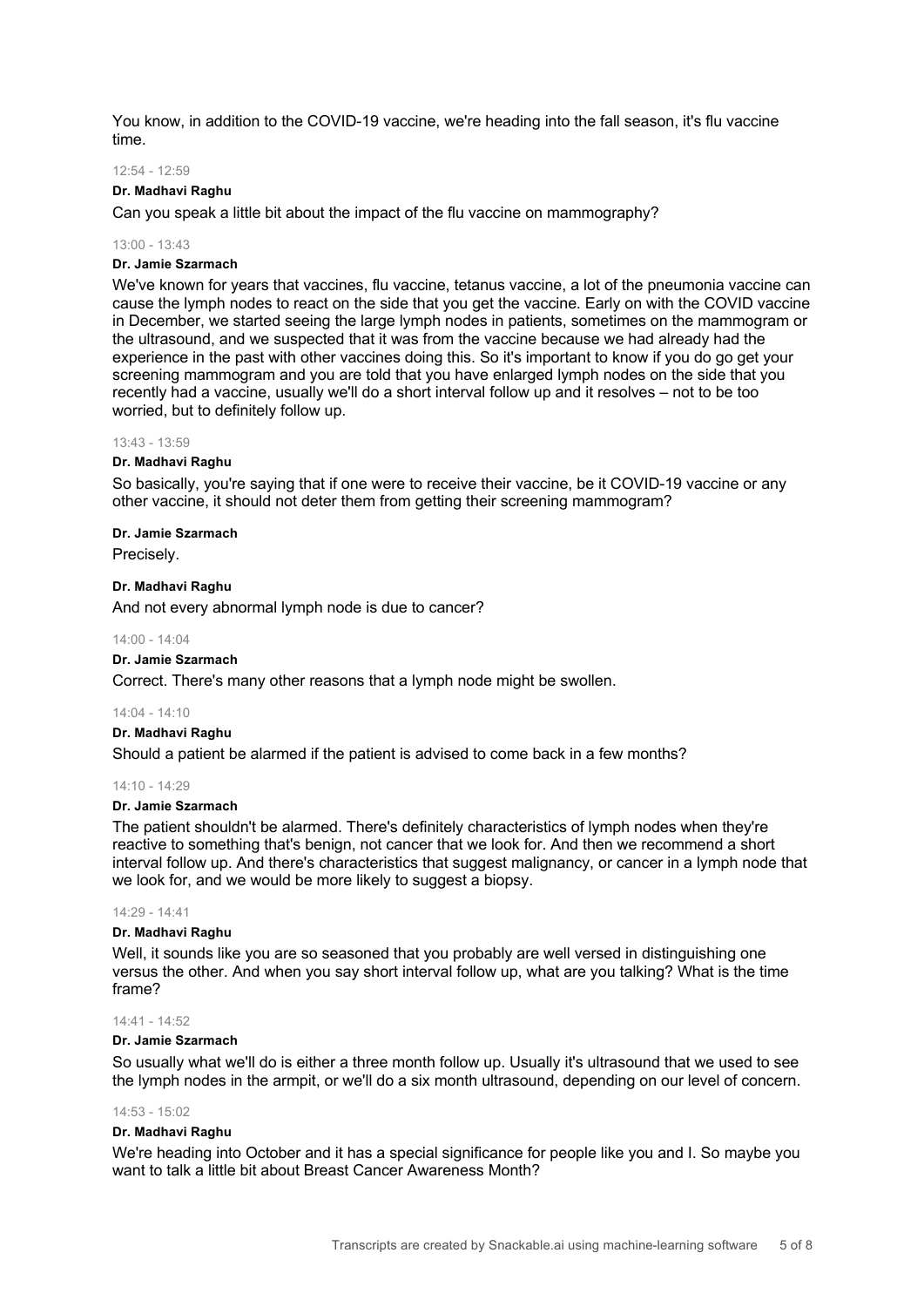### 15:02 - 15:11

### **Dr. Jamie Szarmach**

October is Breast Cancer Awareness Month. It's a very busy month, lots of women like, and we encourage them to come out and have their screening mammograms in October.

### $15:11 - 15:33$

### **Dr. Madhavi Raghu**

So I think it's important to get the word out and really encourage patients, not just for breast cancer screening, but all types of cancer screening and also resume normal health care appointments, because, you know, we are getting safer and we want patients to return and help us take care of them. So Breast Cancer Awareness Month is right around the corner and we encourage you to get your screening mammograms.

### 15:33 - 15:41

### **Dr. Jamie Szarmach**

If you're 40 years old and you haven't had your screening mammogram yet or older, October is a great month to get your screening mammogram done.

#### 15:41 - 15:49

#### **Dr. Madhavi Raghu**

And as you mentioned, you know, our facility is offering patients Tomosynthesis, which I think allows us to see through the breast better.

### 15:50 - 15:55

### **Dr. Madhavi Raghu**

Do you want to speak a little bit about what Tomosynthesis is and the advantages of Tomosynthesis?

#### 15:55 - 16:49

#### **Dr. Jamie Szarmach**

Tomosynthesis was FDA approved in February of 2011, in the United States. I started reading Tomosynthesis Exams myself in August of 2011, so I have a lot of – over a decade of – experience with 3-D mammography. And you can use Tomosynthesis and 3-D mammography interchangeable – they're the same thing. And what we found very early on with adopting this new modality, was that we were finding more cancers, significantly more cancers in the mammograms where the patient had had Tomosynthesis. And we were also able to dismiss more things as normal. Our cancer detection went up and then our callback rates for things that were abnormal went down because we were able to know more normal things as normal, and have less false positives. The downside to Tomosynthesis is it can add radiation to an exam, but now we've developed ways to reduce that so that the radiation dose is roughly equivalent to what it used to be.

#### 16:49 - 16:53

#### **Dr. Madhavi Raghu**

Correct. And for the audience, maybe you might want to explain what a callback is. What does that constitute?

#### $16:54 - 17:08$

#### **Dr. Jamie Szarmach**

A callback is when we see something we deem as abnormal on a screening mammogram and we ask the patient to come back for either additional mammographic views or possibly ultrasound, to try and determine if it's a significant finding or if it's a normal finding.

#### $17:08 - 17:25$

### **Dr. Madhavi Raghu**

Right, and that's obviously a scary experience I can imagine for many patients that I get to speak to as well. So, when patients return for additional imaging or diagnostic work, you know, what is it? How do you what do you typically do for those patients?

#### $17.25 - 18.06$

#### **Dr. Jamie Szarmach**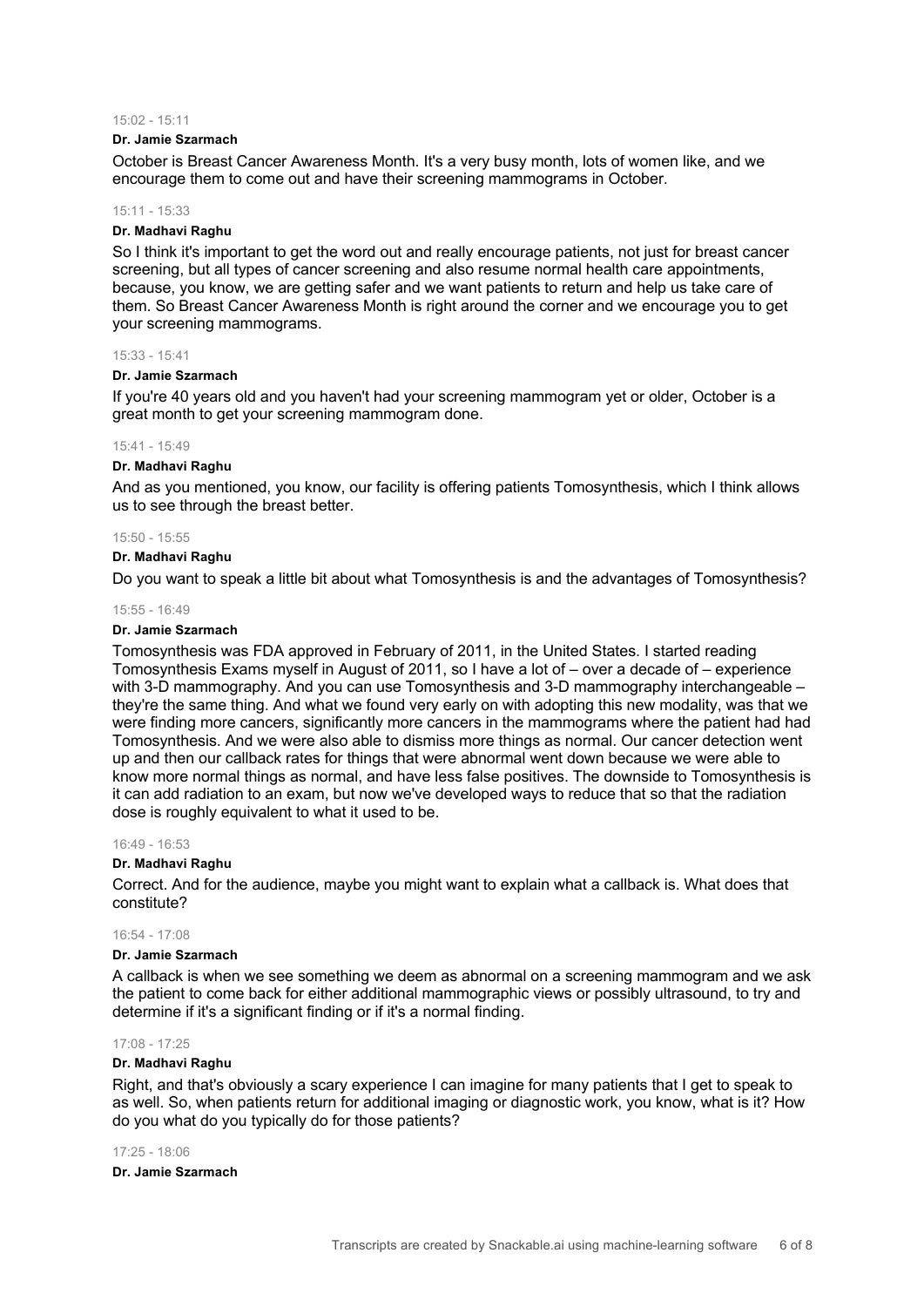So, each patient is different, they'll come back for either additional mammographic views, ultrasound or both, and they will not leave the facility without their results is the important part. They'll have their imaging and then the doctor will go over the results with them. Sometimes everything is normal and the patient can return back to a routine exam next year. Other times we deem that a short interval follow up is necessary. And sometimes, the patient needs a biopsy and the physician reading interpreting the exam will go over everything with the patient in full detail as much as the patient needs before the patient leaves the facility, and any other appointments that may be necessary will be scheduled at that time.

#### 18:06 - 18:53

### **Dr. Madhavi Raghu**

Basically, what we're saying is that, you know, if patients do get their COVID vaccine, we're encouraging them to come back in for their screening mammograms and should that mammogram reveal any sort of abnormality in the patient, have them return for additional imaging. When they do return, we have a physician on site who will speak to the patient and explain the process. I think that one of the other benefits of our practice is that we have navigators that can also help patients navigate through the system and through the process. So Emma, I'm sure that, you know, patients must call and ask you about their screening mammograms, especially if it's abnormal. What are some things that you tell patients to help them deal with some of the worry and anxiety related to an abnormal screening mammogram?

#### 18:53 - 19:28

#### **Emma Hansen**

So, we do actually, as navigators get quite a few phone calls from nervous patients, it's very common and that's part of what we're there for is to help walk them through it. We actually have started a process of calling our baseline mammograms before they come in. And the reason we do that is, you know, we can alleviate some fear by letting a patient know what to expect during the exam. But we also call them to let them know that, you know, after your baseline exam, you are more likely to be called back. And the reasoning for that, you know, of course, is because we don't have anything to compare it to.

### 19:28 - 20:02

### **Emma Hansen**

So we're kind of, you know, going in, you know, it's our first time looking at the breast. And of course, as radiologists looking for breast cancer, our radiologists are going to be extremely cautious. And so we let patients know that most of the time when they're called back, we are being extremely cautious. You know, we always let them know that a doctor will be on site the same day, and that actually helps a lot of patients to know, you know, it's nerve wracking to know that you have to come back. But to know that you're going to know, you know, and speak to a radiologist before you walk out the door kind of alleviates a lot of that fear for a lot of the patients.

#### 20:03 - 20:30

#### **Dr. Madhavi Raghu**

Agreed. I think that having the ability to speak to a professional about the screening mammogram and the subsequent findings, is always helpful. And that's really important for patients to know that because we're here to care for them and we're here to support the patients. And I think that the whole practice works as a team to help care for the individual and walks them through, from screening all the way through biopsy.

### 20:30 - 20:52

#### **Emma Hansen**

Exactly. And I do think that we're all very interconnected in that sense: the technologies work with the radiologists, who work with us, the breast navigators, who then, you know, can work with the surgeons if necessary. And I think the fact that we all work together so well leads to better care for the patient from the time of initial screening until the end when they get those results. So, I do think that makes it more effective for them as patients.

### 20:52 - 21:20

**Dr. Madhavi Raghu**